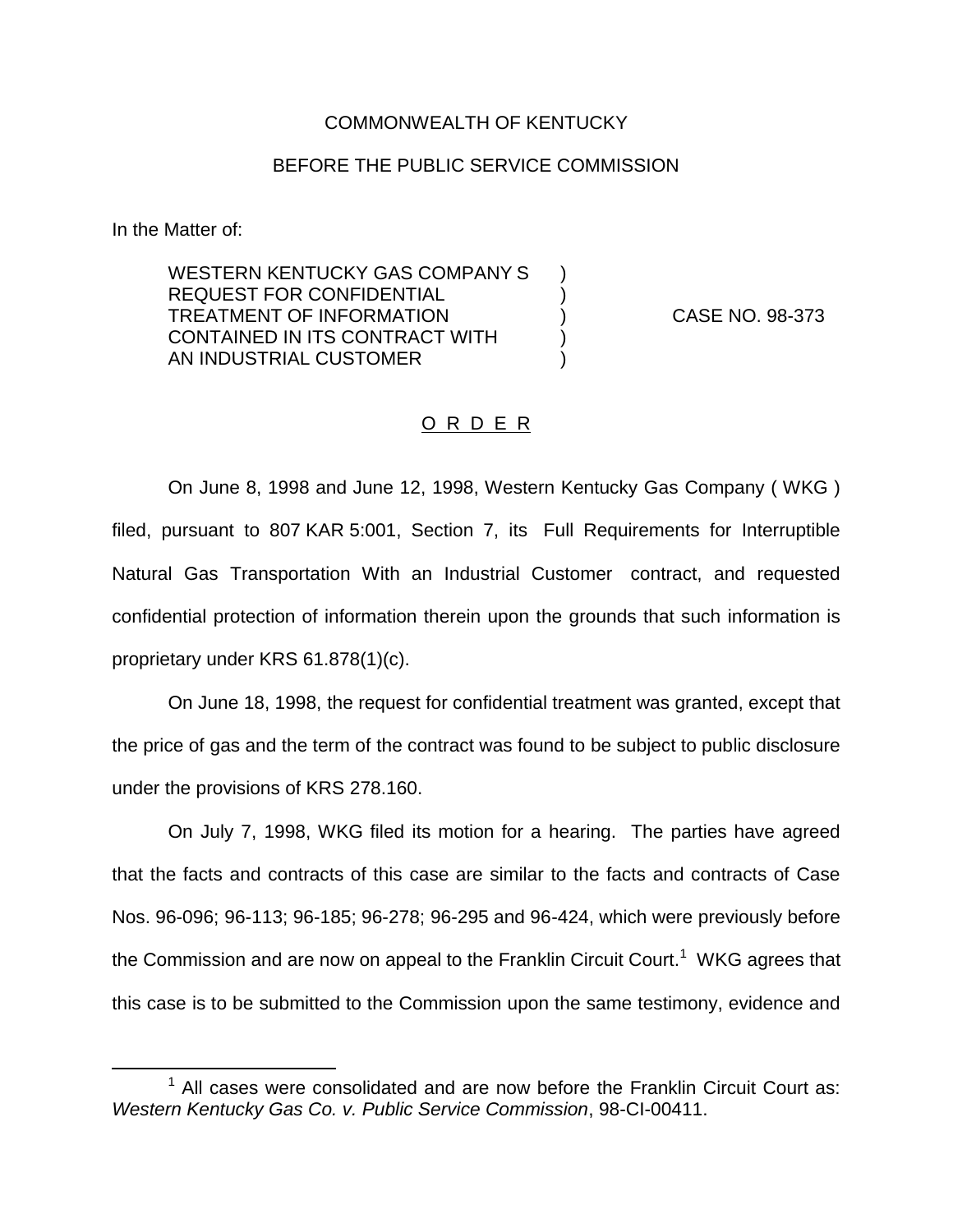affidavits that were presented in those hearings and shall be incorporated in this case

by reference. See Appendix A attached.

The Commission, having reviewed the record herein, finds the Legislature has expressed its intent in KRS 278.010(10) as to rates:

> Rate means any individual or joint fare, toll, charge, rental, or other compensation for service rendered or to be rendered by any utility, and any rule, regulation, practice, act, requirement, or privilege in any way relating to such fare, toll, charge, rental, or other compensation, and any schedule or tariff or part of a schedule or tariff thereof.

The Commission does agree with WKG in that KRS 61.878(1)(c)(1) applies in this case and the information would be entitled to protection, absent any statutory provision to the contrary.

KRS 61.878(3) states:

The exceptions provided for in subparagraphs 1 and 2 of this paragraph shall not apply to records the disclosure or publication of which is directed by another statute.

That statute is KRS 278.160. The Commission finds that KRS 278.160 requires and directs all utilities to file schedules of their rates and conditions of service with the Commission and to display those schedules for public inspection.

The provision of the contract that set forth the rates and terms under which service is to be provided are not entitled to protection even though WKG s competitors may derive substantial benefit from the information. The public disclosure of that information is mandated by KRS 278.160. That section requires all utilities to file schedules of their rates and conditions of service with the Commission and to display those schedules for public inspection. The prices to be charged under the contracts